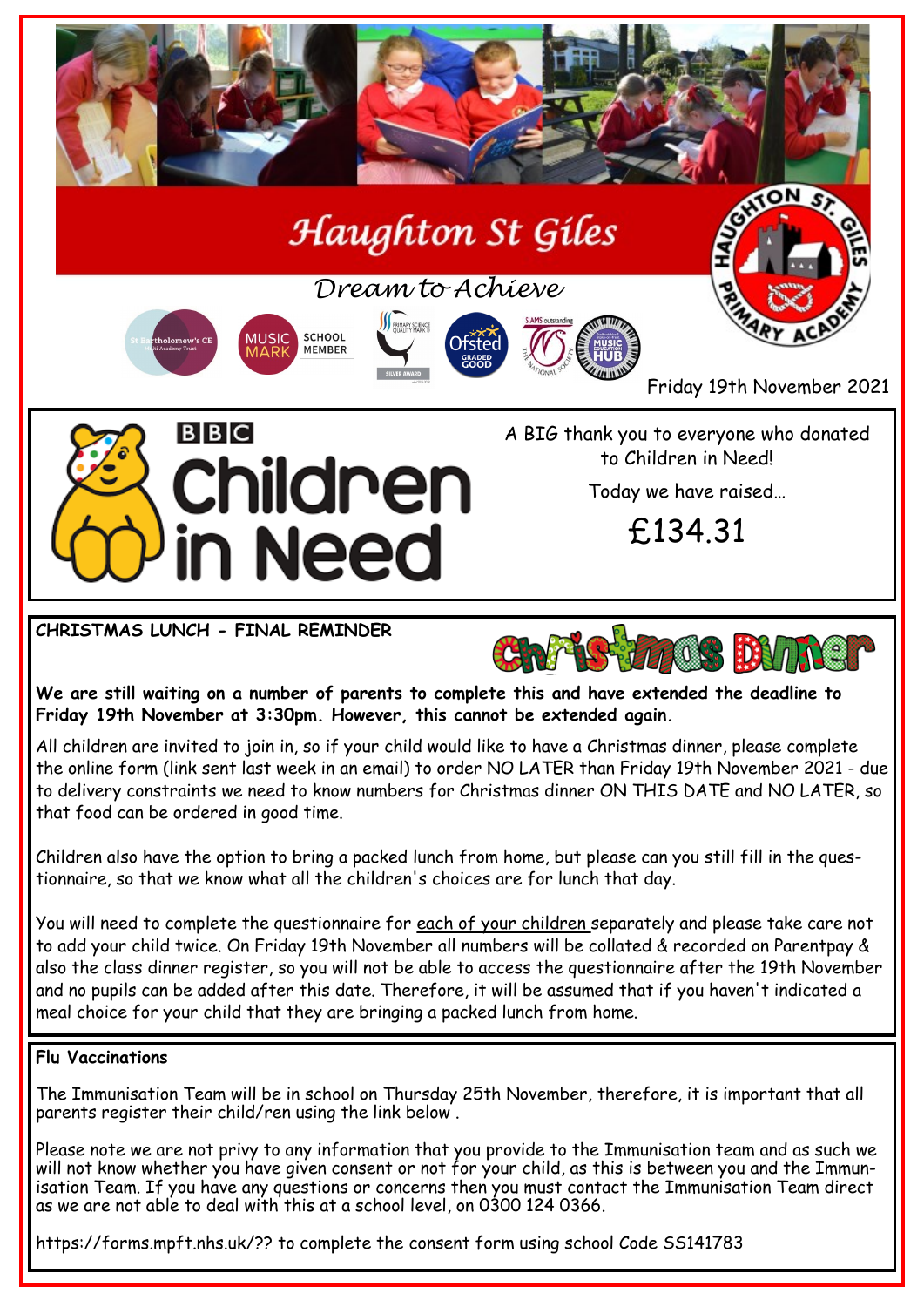# **FIZZ POP SCIENCE**

Starting in January, we will be offering a Fizz Pop Science after school club for 6 weeks. The club offers lots of exciting opportunities to experiment, discover and investigate a variety of scientific experiments each week.

All pupils received a flyer today, which will be brought home in their bags tonight detailing price, clubs dates and how to book/pay online.

Head over to https://fizzpopscience.co.uk/ to sign up online and book a place for your child by the 26th November.

# **PTFA News**

Disco

Thank you to parents and children for supporting the disco last night, we had an excellent turn-out and lots of fun had by all. It was still the hot topic of conversation with the pupils this morning and they can't wait for the next one.

## Christmas Fayre

The Christmas Fayre is back for pupils and their families! It will be held at 5.30pm-7.30pm on 10th December and will be moved outside in the event of any Covid-19 disruption. There will be all of the usual games and stalls, plus a visit from Santa to look forward to. To help make it a success, please consider contributing on the donation days listed below.

Donation Days:

**Friday 26th November** - Adult Tombola prizes (wine, small gifts, toiletries, chocolates etc) and Children's 'Surprise in a Sock' donations (fill a clean sock with sweets, treats and tiny goodies). **Friday 3rd December** - Children's tombola donations - toys/books/games if they are in good condition. **Friday 10th December** - Cake donations

We will be sending some raffle tickets home very soon and we would be grateful if you could sell some to friends and family and return monies and counterfoils to the school office. We would also welcome outside trade stalls, in return for a raffle prize, please contact the office if you/ someone you know may be interested.

# **Haughton Sports Stars**

Has your child recently achieved any sporting awards they would like to share? If so, Mr Martin would like to hear from you; he is looking for more photos to add to our Haughton Sports Stars hall display to celebrate our pupils' achievements.

Simply send us a photo and a small explanation (either printed and in your child's bag or sent to the office email address) and we will be happy to display it.

However, we do ask that you do not send in the trophies/medals/rosettes/certificates etc. as we would hate for these to get lost or damaged in any way.









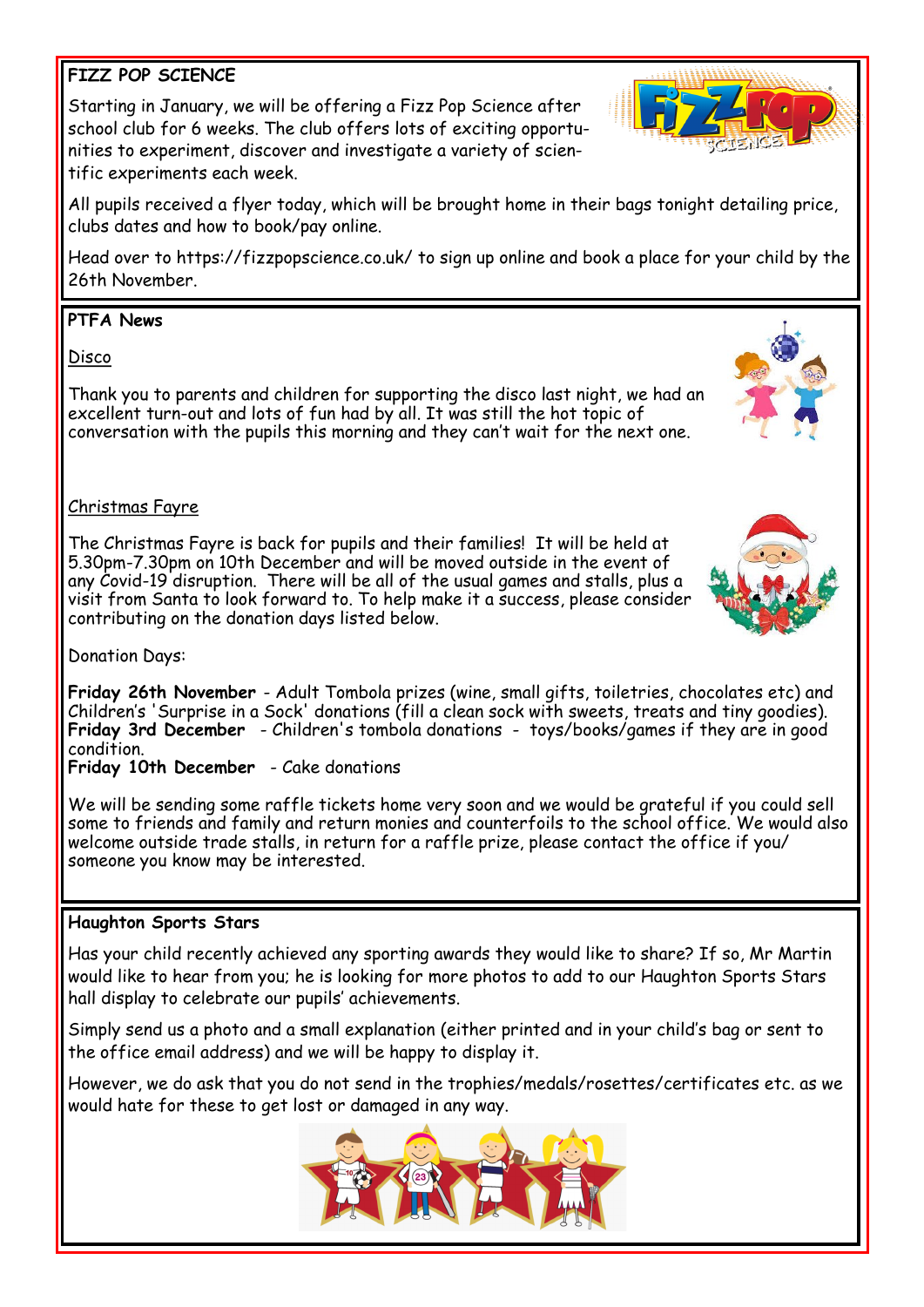#### **Open Mornings**

All Primary September 2022 intake, applications need to be submitted by 15th January 2022. Therefore, we will be holding an Open Morning on Wednesday 1st December at 9:30 & 11:00am. If you (or someone you know) have a child who will be starting school in September 2022 & you would like to have a look around the school, then please contact the school office (01785 780511) to make a booking.

## **Oak Class Tudor Trip - UPDATE**

**Thank you to those parents who have already completed the consent form and also paid via ParentPay due by the 12th November. However, there are just a few forms/payments still outstanding.**

As part of our Tudor Topic next term, Oak Class will be visiting Ford Green Hall on Monday 29th November 2021. During the day, children will have the opportunity to get 'hands on' with real-life Tudor artefacts and attend several workshops on Tudor life. The trip is at a cost of £21.00 to cover the cost of the trip and coach journey, which can be made using your Parentpay account.

On the day, the children will need to wear full school uniform, outdoor shoes and clothing suitable for the weather. They will need a packed lunch and plenty of water (no fizzy drinks allowed). They will be travelling by coach - leaving school at 9:15 a.m. and arriving back at school around 3:15pm. Please ensure you sign & return the consent form (in the recent letter), giving permission for your child to attend the visit, this must be returned to school ASAP.

### **Winter Clothing**

Now that we are moving into the colder months, please can we remind you to send your child in with the relevant winter clothing, i.e. coats, hats, scarves & gloves. So we do not have to spend every week trying to find the owner of the countless items that are left in lost property, please can you ensure that **all items are clearly named!** 



#### **Uniform**

Since September, we have noticed a significant number of children in KS2 not wearing their tie. Please can you ensure, that as this is part of the school uniform in KS2, that your child is wearing their tie every day.

St Bartholomew's CE Multi Academy Trust is a private company limited by guarantee, with charitable status, registered in England and Wales (company number: 10312858) and whose registered office address is at St Bartholomew's Church of England Primary School, Sedgley Road, Penn, Wolverhampton WV4 5LG.